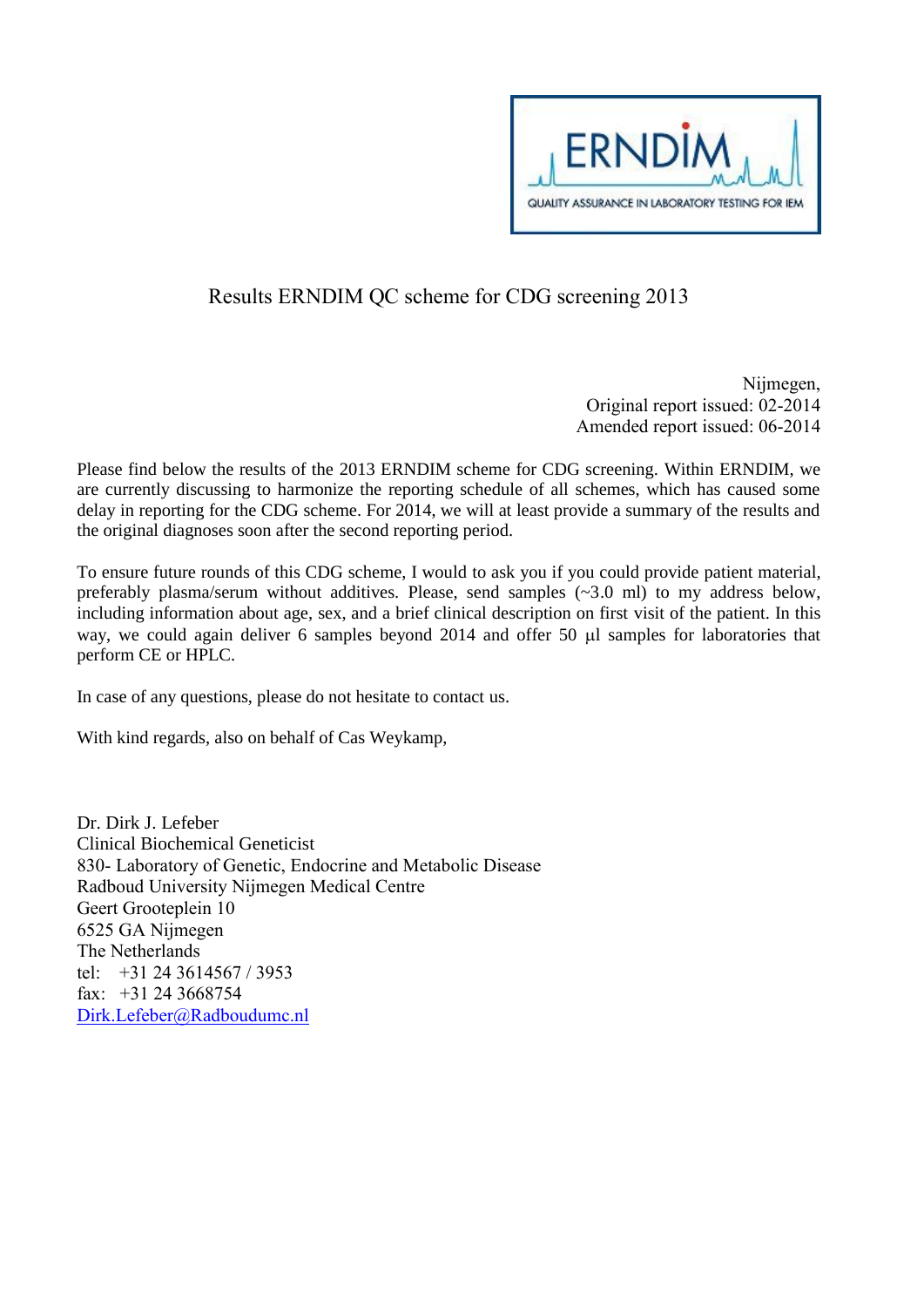



QUALITY ASSURANCE IN LABORATORY TESTING FOR IEM

**ERNDIM Administration Office** Manchester Centre for Genomic Medicine 6 th Floor, St Mary's Hospital, Oxford Road, Manchester M13 9WL, United Kingdom. **Tel:** +44 161 276 6741 **Fax:** +44 161 850 1145 **Email:** [admin@erndim.org](mailto:admin@erndim.org)

**Scientific Advisor** Dr Dirk Lefeber 830- Laboratory of Genetic, Endocrine and Metabolic Disease Radboud University Nijmegen Medical **Centre** Geert Grooteplein 10 6525 GA Nijmegen, The Netherlands **Tel:** +31 24 3614567 / 3953 **Fax:** +31 24 3668754 **Email:** [Dirk.Lefeber@Radboudumc.nl](mailto:Dirk.Lefeber@Radboudumc.nl)

#### **Scheme Organiser**

Dr. C.W. Weykamp Queen Beatrix Hospital MCA Laboratory P.O. Box 9005 NL – 7100 GG Winterswijk The Netherlands **Tel: Fax: Email:** [c.w.weykamp@skbwinterswijk.nl](mailto:c.w.weykamp@skbwinterswijk.nl)

# **Congenital Disorders of Glycosylation Annual Report 2013 Date of issue: February 2014** *Amended report issued: June 2014*

## **1. Scheme Design**

The scheme has been designed and planned by the Scientific Advisor (SA) and Scheme Organiser (SO, subcontractor on behalf of SKML), both appointed by and according to procedures laid down by the ERNDIM Board.

### **2. Samples**

All EQA materials are lyophilised plasma or serum samples (25 µl). Laboratories that need a larger sample volume due to their analysis method (e.g. HPLC) were offered a 50 µl sample volume. All samples are obtained following local ethical and consent guidelines.

### **3. Shipment**

The seven samples were sent out to the 60 registered laboratories in one parcel on  $12<sup>th</sup>$  February 2013. Twenty-one laboratories requested and were sent the larger sample volume.

### **4. Receipt of results**

Returns were submitted by email to the SA. The Returns for the first round (samples CDG025, CDG026, CDG027, and CDG028) and second round (samples CDG029, CDG030 and CDG031) were received from 49 laboratories (83%) by the due date.

There were seven laboratories who failed to make a return on either submission round. Five of these also did not submit any results in 2012. Three laboratories reported on the first round only and three laboratories reported on the second round only.

### **5. Scoring scheme**

In agreement with ERNDIM rules, we applied a scoring system of 2+2:

**Item C**: technical aspects: 1 point for identification of an abnormal profile and 1 point for correct identification of the profile as type I or II.

**Item D**: diagnostic suggestions: For normal profiles in general 2 points. For abnormal profiles, comments should be made on the possibility of secondary causes in view of the clinical indication. In addition, the right suggestions should be made for the next step in the diagnostic process that eventually will lead to the genetic defect. Scoring for this part is not so straightforward, but we tried to keep it as consistent as possible.

The maximum score achievable with full submission for all seven samples is 28, while a maximum of 16 and 12 points are available for labs that only submitted results for the first or second round respectively. The agreed level for satisfactory performance is 20 points. Laboratories that participate only in one circulation are treated as partial-submitters and can achieve satisfactory performance with 12 points, if results were submitted for the first round only or 10 points if results were submitted for the second round only.

For the 2014 scheme onwards another criterion for satisfactory performance will be the absence of any "critical error" which is defined as an error resulting from seriously misleading analytical findings and /or interpretations with serious clinical consequences for the patient.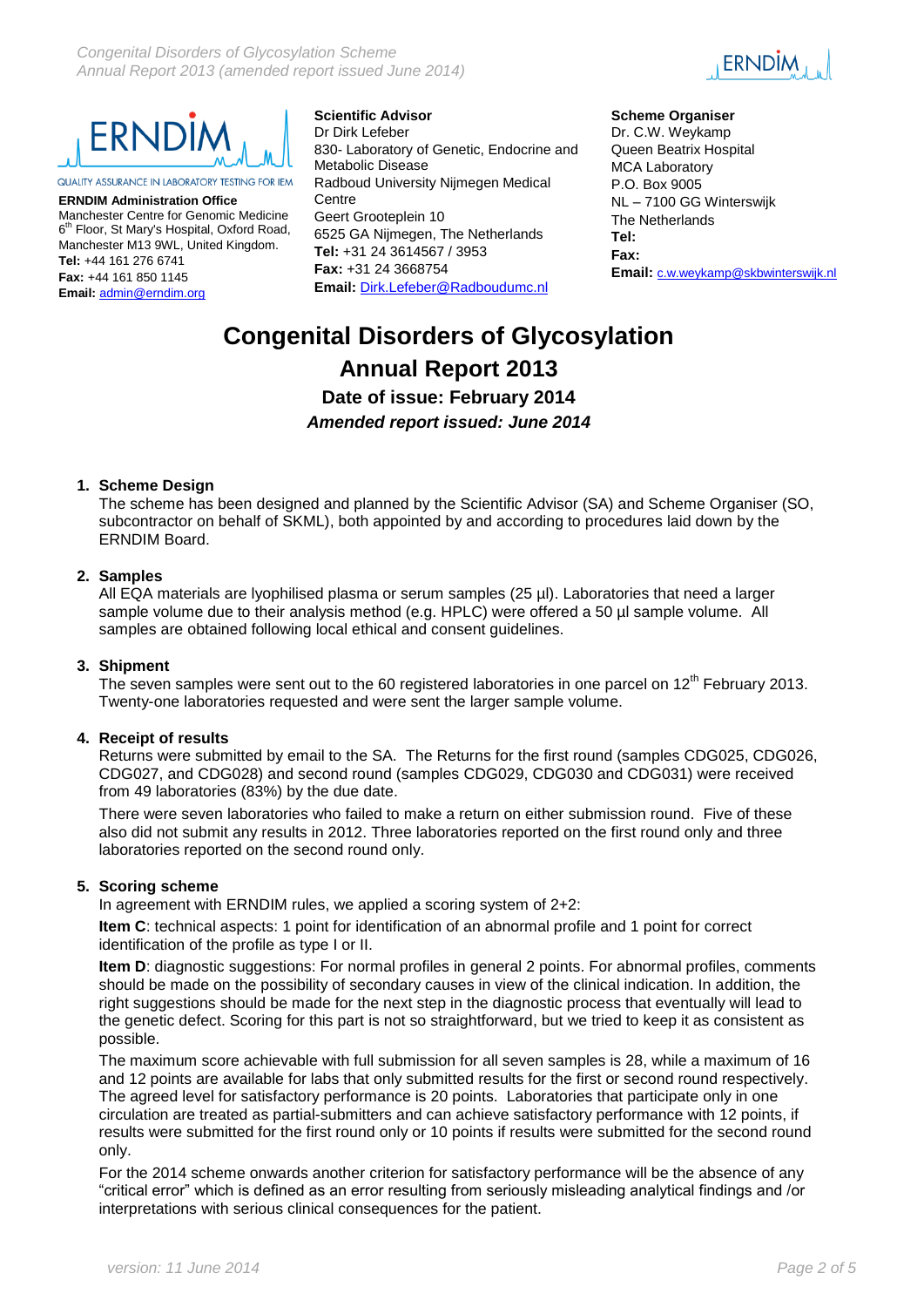

## **6. Results of samples and evaluation of reporting**

All submitted results are treated as confidential information and are only shared with ERNDIM approved persons for the purposes of evaluation and reporting. For the purposes of evaluation, the Scientific Advisor's centre is not included in the following results.

For the 52 reporting laboratories, isofocusing was the method employed most often (34), followed by HPLC (9), CE (5), mass spectrometry (2) and western blot (2).

The shipped samples were from CDG patients, from controls and of patients with established excessive intake of alcohol. The final results of the eight samples with respect to CDG are summarized in Table 1 below.

| <b>Sample</b>  | Clinical information (sex, age, phenotype)                     | <b>Diagnosis</b>         |
|----------------|----------------------------------------------------------------|--------------------------|
| CDG 025        | M, 2 yrs, psychomotor retardation, epilepsy                    | Control                  |
| CDG 026        | F, 1 yr, muscle weakness, CK increase, epilepsy                | DPM2-CDG                 |
| CDG 027        | M, 42 yrs, hepatopathy                                         | Alcohol abuse            |
| CDG 028        | M, 12 yrs, hypotonia, hepatomegaly, hypoglycemia               | Transferrin polymorphism |
| CDG 029        | F, 8 yrs, gastro-enteritis, increased liver enzymes,<br>anemia | Control                  |
| <b>CDG 030</b> | F, 8 months, hypotonia, epilepsy, deafness and<br>strabismus   | PMM2-CDG                 |
| CDG 031        | F, 55 yrs, movement disorder                                   | Alcohol abuse            |

**Table 1: Samples in the 2013 scheme**

## **ERNDIM CDG025**

A normal profile was identified by all centres.

### **ERNDIM CDG026**

The vast majority of labs reported an abnormal type I profile of transferrin. The clinical information includes a description of increased CK. Together with muscle weakness, this is seen in only a limited number of CDG-I subtypes and allows direct studies of specific subtypes. In the defects of the dolichol-Pmannose synthase complex (DPM genes DPM1, DPM2, DPM3), increased CK has been reported. Also in MPDU1-CDG (CDG-If), increased CK has been reported. Recognition of this feature is important, since it greatly facilitates identification of the causative gene defect. Some labs mentioned to look for DPM synthase defects. Also PGM1-CDG was mentioned as possible cause. Indeed, CK elevations are known for PGM1-CDG. Some PGM1 deficient cases can present with a CDG-I like profile, however mostly accompanied by a slight increase of monosialotransferrin.

## **ERNDIM CDG027**

A CDG type I profile was observed and reported by almost all centers. In view of the age of the patient and non-specific symptoms, ~80% of the laboratories suggested the possibility of alcohol abuse as cause for the abnormal transferrin glycosylation profile.

Most centres commented on the possibility of alcohol abuse as a cause for type I profiles, in agreement with age. Possible the clinical description of hepatopathy fits with alcohol abuse or both are independent. In our experience, liver disease in general is more associated with mild type II profiles. In a few cases, trisialotransferrin was also slightly increased (please check normal ranges!), possibly suggesting type II or related to liver disease.

### **ERNDIM CDG028**

This sample was of a non-CDG patient, but with a polymorphism in the transferrin protein. The polymorphism did not interfere with known glycosylation isoforms of transferrin and was recognized by almost all laboratories.

### **ERNDIM CDG029**

A normal profile was identified by all centres.

## **ERNDIM CDG030**

A type I abnormality was found for this sample by the majority of centers. Secondary causes for a CDG-I profile could still be relevant, but the clinical symptoms fit very well with a CDG-I defect. The presentation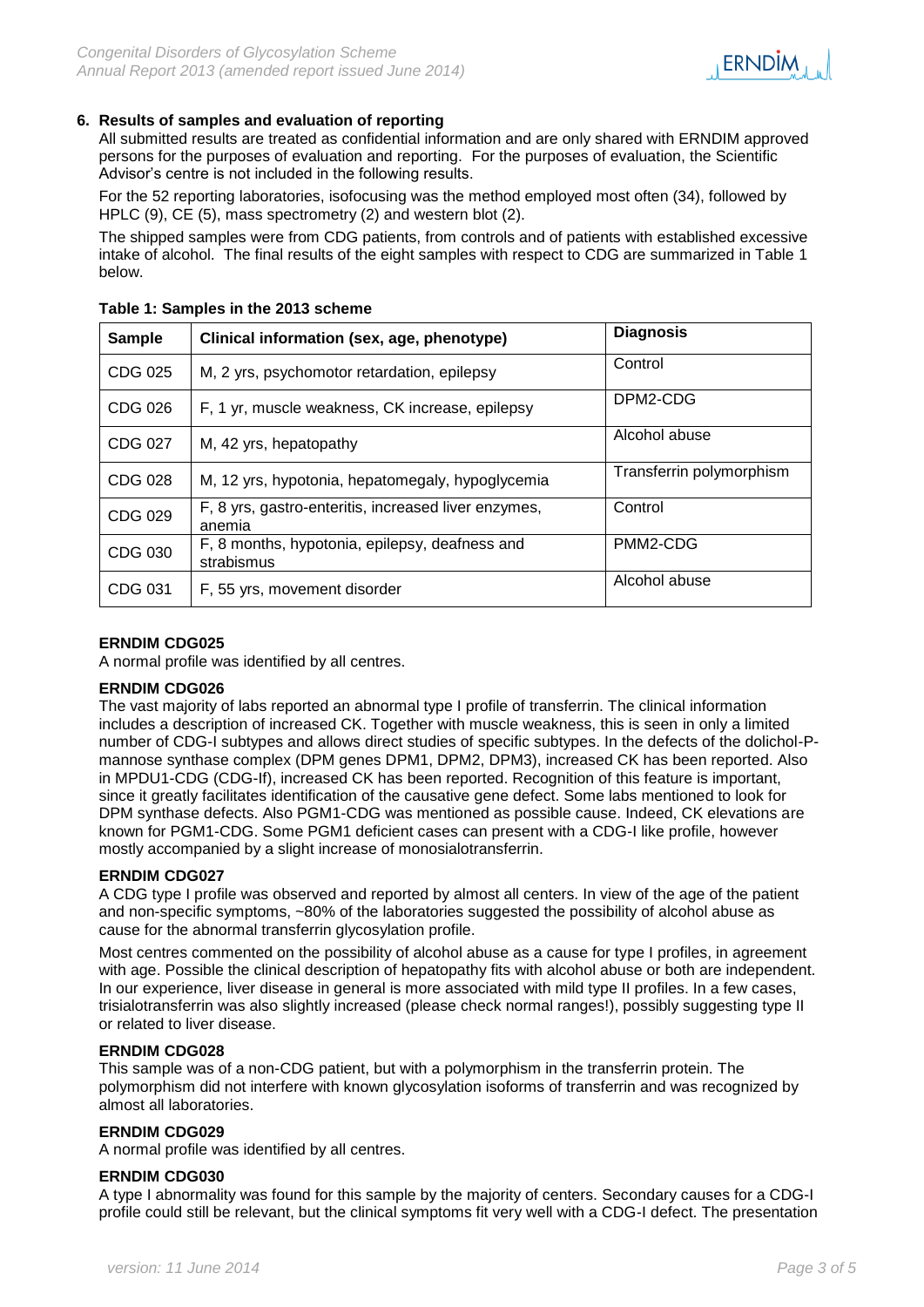of deafness has been found more frequently for RFT1-CDG, as mentioned specifically by some labs. Direct RFT1 sequencing or LLO analysis could be suggested to test for RFT1-CDG. Deafness can also occur in other CDG-I subtypes (and in the general population), which is an argument to start diagnostics with the most common subtype PMM2-CDG. In this case, measurement of PMM activity showed a deficiency, which was confirmed by mutations in the PMM2 gene.

## **ERNDIM CDG031**

A CDG type I profile was observed and reported by almost all centers. In view of the age of the patient, alcohol abuse should be considered as secondary cause for abnormal type I CDG profiles. ~80% of the laboratories suggested the possibility of alcohol abuse as cause for the abnormal transferrin glycosylation profile.

| <b>Sample</b> | No of returns | <b>Technical</b><br>Aspects (%) | <b>Diagnostic</b><br>Suggestions (%) | Total (%) |
|---------------|---------------|---------------------------------|--------------------------------------|-----------|
| <b>CDG025</b> | 49            | 100%                            | 100%                                 | 100%      |
| <b>CDG026</b> | 49            | 97%                             | 55%                                  | 76%       |
| <b>CDG027</b> | 49            | 91%                             | 81%                                  | 86%       |
| <b>CDG028</b> | 49            | 98%                             | 94%                                  | 96%       |
| <b>CDG029</b> | 49            | 99%                             | 98%                                  | 98%       |
| <b>CDG030</b> | 49            | 98%                             | 91%                                  | 94%       |
| <b>CDG031</b> | 49            | 97%                             | 80%                                  | 88%       |

**Table 2:** Proficiency per sample

**Table 3:** Detailed scores for submitting laboratories

| 2013                | <b>Technical, item C</b> |                |                |                |                |                |                |              |                | Advice, item D |                |                |                |                |                |                |                       |  |
|---------------------|--------------------------|----------------|----------------|----------------|----------------|----------------|----------------|--------------|----------------|----------------|----------------|----------------|----------------|----------------|----------------|----------------|-----------------------|--|
| <b>Sample</b><br>ID | 025                      | 026            | 027            | 028            | 029            | 030            | 031            | <b>Total</b> | 025            | 026            | 027            | 028            | 029            | 030            | 031            | <b>Total</b>   | <b>Total</b><br>score |  |
| Average<br>score    | $\overline{2}$           | 1,94           | 1,85           | 1,96           | 1,98           | 1,96           | 1,94           |              | $\overline{2}$ | 1,10           | 1,65           | 1,88           | 1,96           | 1,82           | 1,59           |                | max 28                |  |
| 1                   | 2                        | $\mathbf{1}$   | $\overline{1}$ | 1              | 1              | 1              | 1              | 8            | $\overline{2}$ | $\overline{0}$ | $\overline{0}$ | $\overline{0}$ | 0              | 0              | $\mathbf 0$    | $\overline{2}$ | 10                    |  |
| 2                   | $\overline{2}$           | $\overline{2}$ | $\overline{2}$ | $\overline{2}$ | 2              | $\overline{2}$ | 2              | 14           | 2              | 1              | $\overline{2}$ | $\overline{2}$ | 2              | $\overline{2}$ | $\overline{2}$ | 13             | 27                    |  |
| 3                   | $\overline{2}$           | $\overline{2}$ | $\overline{2}$ | $\overline{2}$ | $\overline{2}$ | $\overline{2}$ | $\overline{2}$ | 14           | $\overline{2}$ | 1              | $\overline{2}$ | $\overline{2}$ | $\overline{2}$ | $\overline{2}$ | 1              | 12             | 26                    |  |
| 4                   | $\overline{2}$           | $\overline{2}$ | $\overline{2}$ | 2              | $\overline{2}$ | $\overline{2}$ | $\overline{2}$ | 14           | $\overline{2}$ | $\overline{2}$ | $\overline{2}$ | $\overline{2}$ | $\overline{2}$ | $\overline{2}$ | 1              | 13             | 27                    |  |
| 5                   | $\overline{2}$           | $\overline{2}$ | $\overline{2}$ | $\overline{2}$ | $\overline{2}$ | $\overline{2}$ | 2              | 14           | $\overline{2}$ | $\overline{2}$ | $\overline{2}$ | $\overline{2}$ | $\overline{2}$ | $\overline{2}$ | $\overline{2}$ | 14             | 28                    |  |
| 6                   | $\overline{2}$           | $\overline{2}$ | $\overline{2}$ | 2              | $\overline{2}$ | $\overline{2}$ | $\overline{2}$ | 14           | $\overline{2}$ | 1              | $\overline{2}$ | $\overline{2}$ | $\overline{2}$ | $\overline{2}$ | 1              | 12             | 26                    |  |
| 7                   |                          |                |                |                | $\overline{2}$ | $\overline{2}$ | $\overline{2}$ | 6            |                |                |                |                | $\overline{2}$ | 1              | $\overline{2}$ | 5              | 11                    |  |
| 8                   | $\overline{2}$           | $\overline{2}$ | $\overline{2}$ | $\overline{2}$ | $\overline{2}$ | $\overline{2}$ | $\overline{2}$ | 14           | $\overline{2}$ | 1              | 1              | $\overline{2}$ | $\overline{2}$ | $\overline{2}$ | $\overline{2}$ | 12             | 26                    |  |
| 9                   | $\overline{2}$           | $\overline{2}$ | $\overline{2}$ | $\overline{2}$ | $\overline{2}$ | $\overline{2}$ | $\overline{2}$ | 14           | $\overline{2}$ | 1              | $\overline{2}$ | $\overline{2}$ | $\overline{2}$ | $\overline{2}$ | 1              | 12             | 26                    |  |
| 10                  | $\overline{2}$           | $\overline{2}$ | $\overline{2}$ | $\overline{2}$ | $\overline{2}$ | $\overline{2}$ | $\overline{2}$ | 14           | $\overline{2}$ | 1              | $\overline{2}$ | $\overline{2}$ | $\overline{2}$ | $\overline{2}$ | $\overline{2}$ | 13             | 27                    |  |
| 11                  | $\overline{2}$           | $\overline{2}$ | $\overline{2}$ | $\overline{2}$ | $\overline{2}$ | $\overline{2}$ | $\overline{2}$ | 14           | $\overline{2}$ | 1              | $\overline{2}$ | $\overline{2}$ | $\overline{2}$ | $\overline{2}$ | $\mathbf{1}$   | 12             | 26                    |  |
| 12                  | $\overline{2}$           | $\overline{2}$ | $\overline{2}$ | $\overline{2}$ | $\overline{2}$ | $\overline{2}$ | $\overline{2}$ | 14           | $\overline{2}$ | 1              | $\overline{2}$ | $\overline{2}$ | $\overline{2}$ | $\overline{2}$ | $\overline{2}$ | 13             | 27                    |  |
| 13                  | $\overline{2}$           | $\overline{2}$ | $\mathbf{1}$   | $\overline{2}$ | $\overline{2}$ | $\overline{2}$ | $\overline{2}$ | 13           | $\overline{2}$ | 1              | $\overline{0}$ | $\overline{2}$ | $\overline{2}$ | $\overline{2}$ | $\mathbf{1}$   | 10             | 23                    |  |
| 14                  | $\overline{2}$           | $\overline{2}$ | $\overline{2}$ | $\overline{2}$ | $\overline{2}$ | $\overline{2}$ | $\overline{2}$ | 14           | 2              | 1              | $\overline{2}$ | $\overline{2}$ | $\overline{2}$ | $\overline{2}$ | $\overline{2}$ | 13             | 27                    |  |
| 15                  | $\overline{2}$           | $\overline{2}$ | $\overline{2}$ | $\overline{2}$ | $\overline{2}$ | $\overline{2}$ | $\overline{2}$ | 14           | $\overline{2}$ | 1              | $\overline{2}$ | $\overline{2}$ | $\overline{2}$ | $\overline{2}$ | $\overline{2}$ | 13             | 27                    |  |
| 16                  | $\overline{2}$           | $\overline{2}$ | $\overline{2}$ | $\overline{2}$ | $\overline{2}$ | $\overline{2}$ | $\overline{2}$ | 14           | $\overline{2}$ | 1              | $\overline{2}$ | $\overline{0}$ | $\overline{2}$ | $\overline{2}$ | $\overline{2}$ | 11             | 25                    |  |
| 17                  | $\overline{2}$           | $\overline{2}$ | $\overline{2}$ | $\overline{2}$ | $\overline{2}$ | $\overline{2}$ | $\overline{2}$ | 14           | $\overline{2}$ | 1              | $\overline{2}$ | $\overline{2}$ | $\overline{2}$ | $\overline{2}$ | $\overline{2}$ | 13             | 27                    |  |